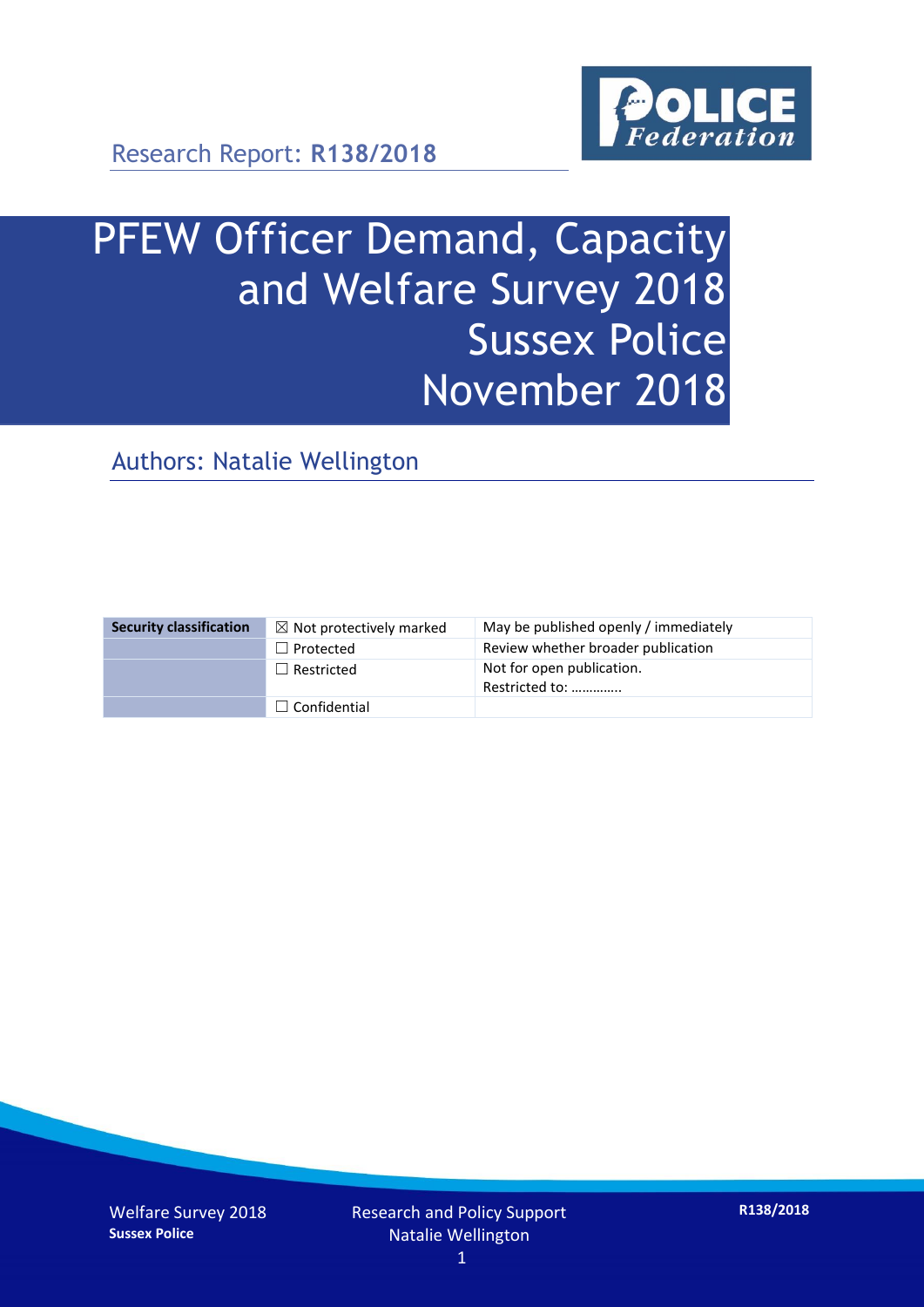# **FOREWORD**

#### **INTRODUCTION**

Over the last decade, the impact of reducing policing budgets on officer numbers has been considerable, with a 15% fall in officer numbers over a seven year period from a high of 142,056 in 2009 to 121,010 in March 2018. $^{\mathrm{i}}$  Evidence from a focus group study conducted by the PFEW<sup>ii</sup> highlighted that these reductions may be having a negative effect on officers individual wellbeing. It was within this context that the Police Federation of England and Wales (PFEW) began a biennial Demand, Capacity and Welfare Survey. The 2018 PFEW Officer Demand, Capacity and Welfare Survey is the second iteration of the survey.

This report provides a summary of responses to key questions from the 2018 PFEW Officer Demand, Capacity and Welfare Survey from respondents in Sussex Police.

Where appropriate, details of average responses from last year, or the police service as a whole, are also presented. However, differences across these figures have not been tested to assess whether they are statistically significant<sup>1</sup>; therefore any and all differences reported are for guidance only and must be treated with caution.

Force rankings have not been included, because not all differences are statistically significant. In addition, forces with fewer than 100 respondents were not provided with a force level report as their sample size was too small to be representative of the force as a whole and may have enabled identification of individuals based on their demographics.

Please be aware that the total number of responses for each item may vary slightly as not all items were answered by all respondents, and all percentages are rounded to the nearest whole number. In addition, the actual differences between any and all groups may be quite small and these details should be considered when interpreting the data.

<u>.</u>

 $<sup>1</sup>$  As all the data are derived from samples of the population, rather than the whole population, percentage figures calculated are strictly</sup> speaking estimates, rather than exact measures. This means that every figure has a margin of error associated with it. Hence a very small percentage difference year on year may be due to sampling, rather than to actual changes.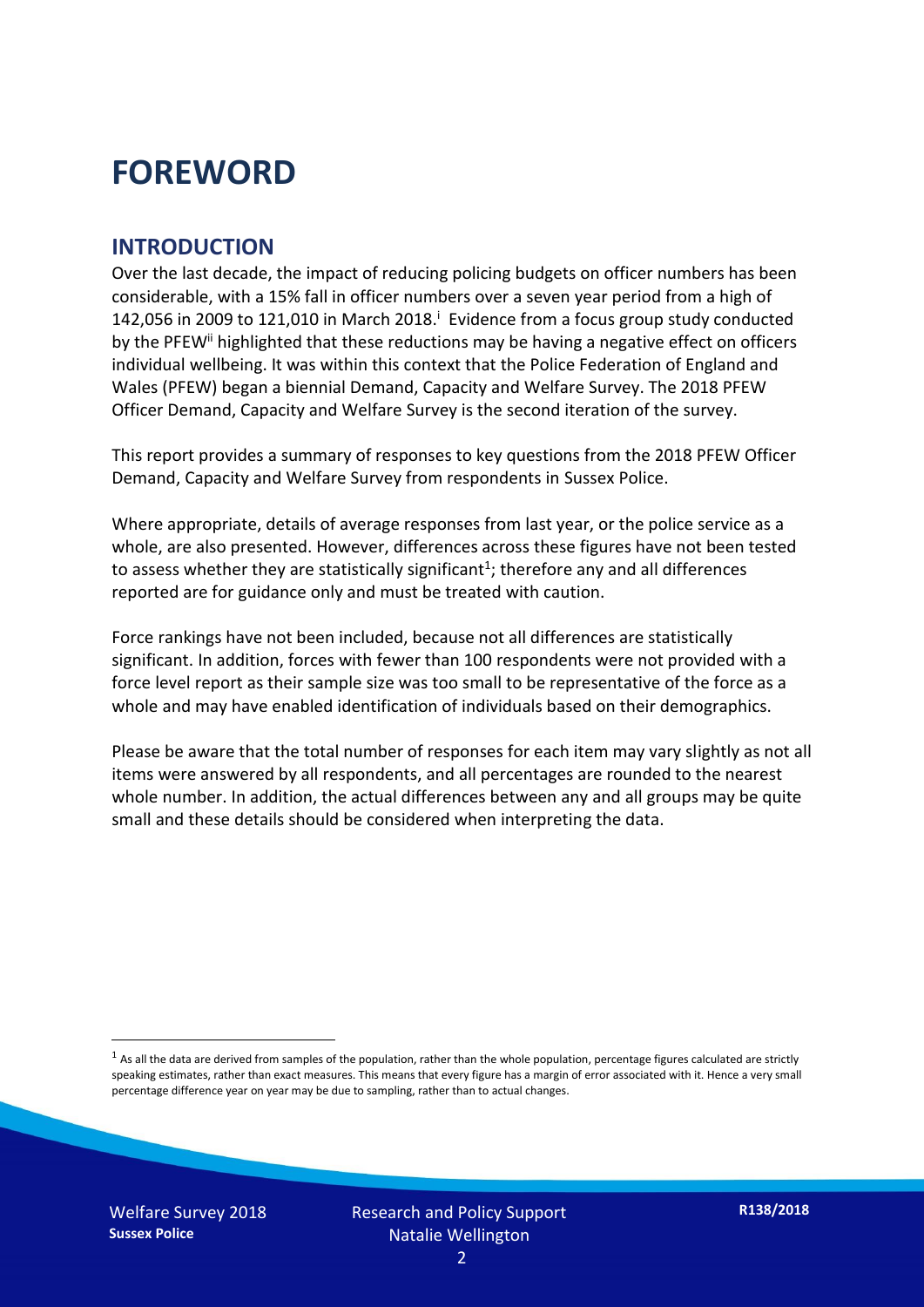#### **RESPONSE RATES AND DEMOGRAPHICS**

Survey responses were gathered over a six-week period between August and September 2018. All officers of the federated ranks in England and Wales were eligible to participate.

Analyses were conducted on a sample of 18,100 responses drawn from all 43 forces across England and Wales.<sup>2</sup> The national response rate for the 2018 survey was 15%.

Overall 4% of respondents (n=788) to the survey declined to state which force they belonged to. These responses have been included within the national data but are excluded from force-level analyses.

529 responses were received from Sussex Police, representing a response rate of around 21%.<sup>3</sup> The margin of error for this report has been calculated using the size of the sample and the population. At a 95% confidence level, this force report has a 4% margin of error. If the margin of error is less than 5%, it can be considered to be within the normal bounds of academic rigor.<sup>4</sup> If this threshold has not been met, the results from this report must be interpreted with caution.

61% of responses from Sussex Police were received from male officers and 33% of responses were from female officers. The other 6% preferred not to say or identified in another way. In regards to rank, 74% of respondents from Sussex Police were Constables, 20% were Sergeants, 5% were Inspectors, and 1% were Chief Inspectors. 4% of responses from Sussex Police were received from Black and Minority Ethnic (BME) officers.

- <sup>3</sup> Based on March 2018 Home Office figures of officer headcount, for full details please see item ii in the reference section.
- <sup>4</sup> The generally accepted academic standards is a 95% confidence level with a 5% (or less) margin of error.

<u>.</u>

 $2$  Data were removed where the respondent indicated they were not currently a police officer or they gave implausible answers – for full exclusion criteria, please see the full report.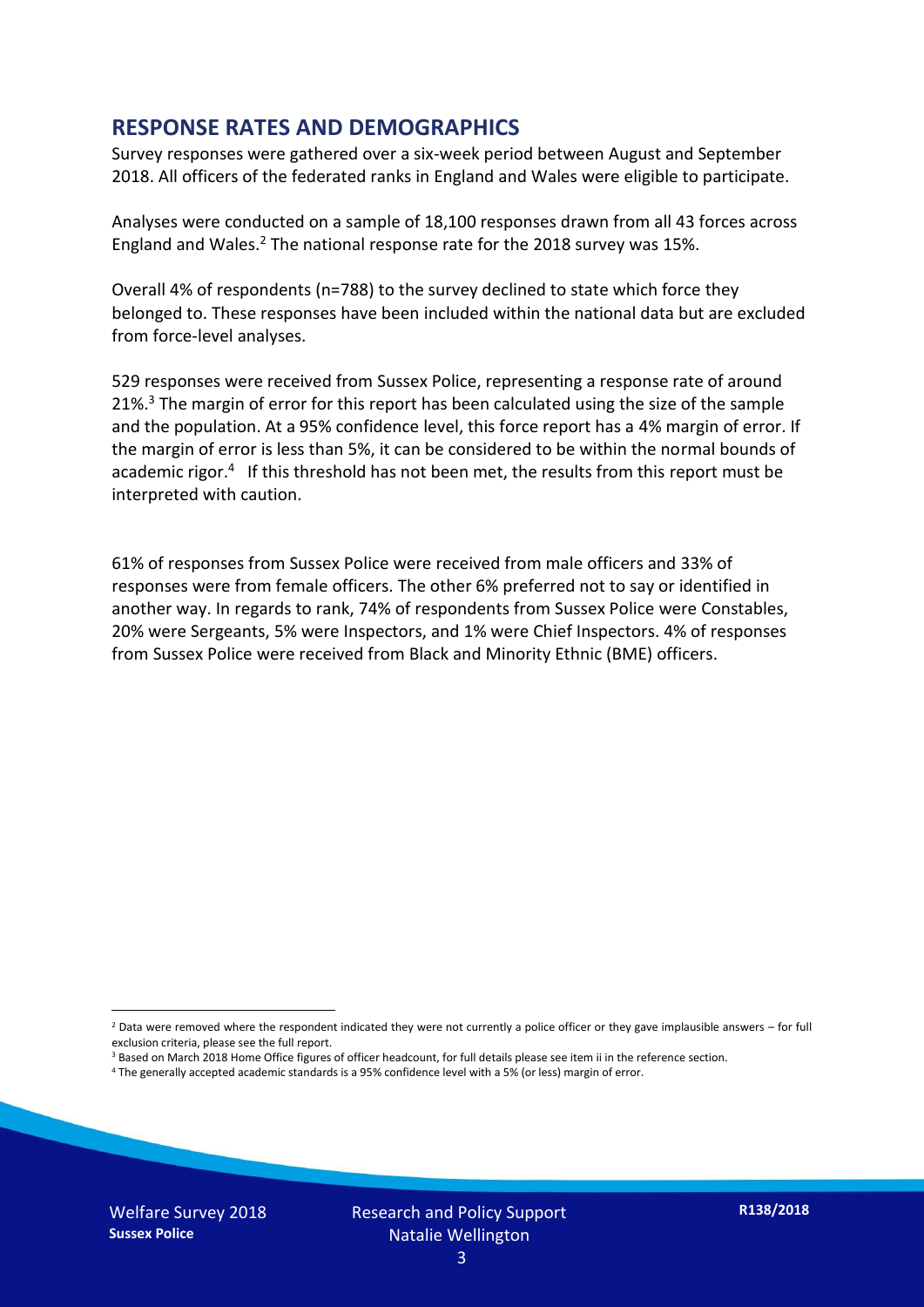## **INFOGRAPHIC**



## **Who responded?**

**529** responses were received from Sussex Police, representing a **21%** response rate



Welfare Survey 2018 **Sussex Police**

Research and Policy Support Natalie Wellington

**R138/2018**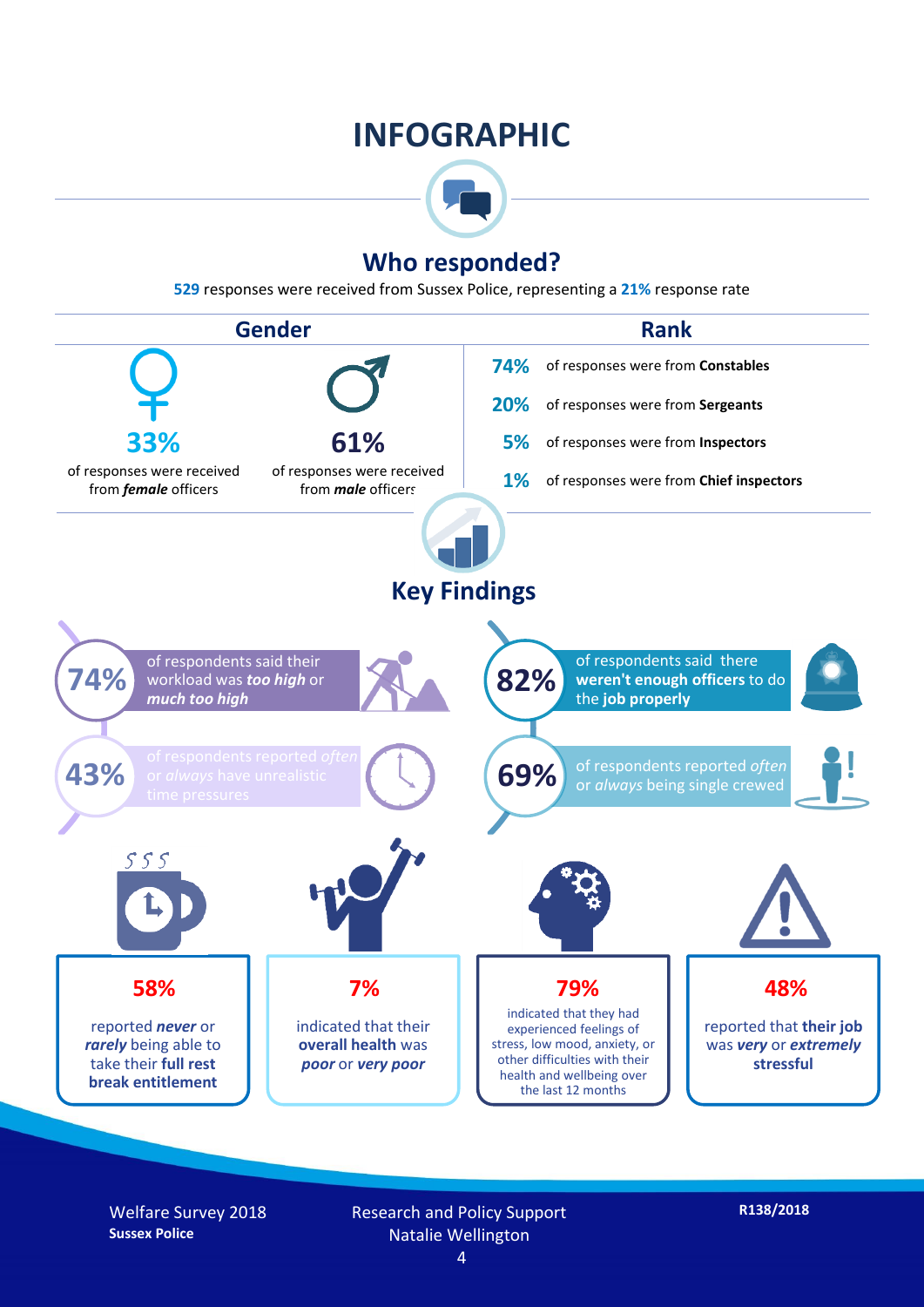# **Executive Summary**

- **529** responses were received from Sussex Police, representing a response rate of around **21%**.
- The average (mean) rating for overall Job satisfaction for respondents from Sussex Police was **4/10.**
- Frequent single crewing (often or always) was reported by **69%** of respondents from Sussex Police.
- **58%** of respondents from Sussex Police reported *never* or *rarely* being able to take their **full rest break entitlement***; lower than* the proportion in 2016.
- **74%** of respondents from Sussex Police said their **workload** was *too high* or *much too high; higher than* the proportion in 2016.
- **43%** of respondents from Sussex Police reported *often* or *always* **having unrealistic time pressures***; higher than* the proportion in 2016.
- **82%** of respondents from Sussex Police said there **weren't enough officers to do the job properly***; higher than* the proportion in 2016.
- **10%** said that they had **enough time engage in proactive policing** in their team/unit*; lower than* the proportion in 2016.
- **7%** of respondents from Sussex Police indicated that their **overall health** was *poor* or *very poor.*
- **79%** of respondents from Sussex Police indicated that they had **experienced feelings of stress, low mood, anxiety, or other difficulties with their health and wellbeing** over the last 12 months.
- **48%** of respondents from Sussex Police reported that their job was *very* or *extremely*  **stressful***; higher than* the proportion in 2016.
- **19%** of Sussex Police respondents reported that they had suffered **one or more injuries** that required medical attention as a result of **work-related violence** in the last year.
- **15%** of Sussex Police respondents reported that they had suffered **one or more injuries** that required medical attention as a result of **work-related accidents** in the last year.
- **38%** of respondents from Sussex Police felt that someone would be **treated differently (in a negative way)** if they disclosed difficulties with their mental health and wellbeing; *lower than* the proportion in 2016.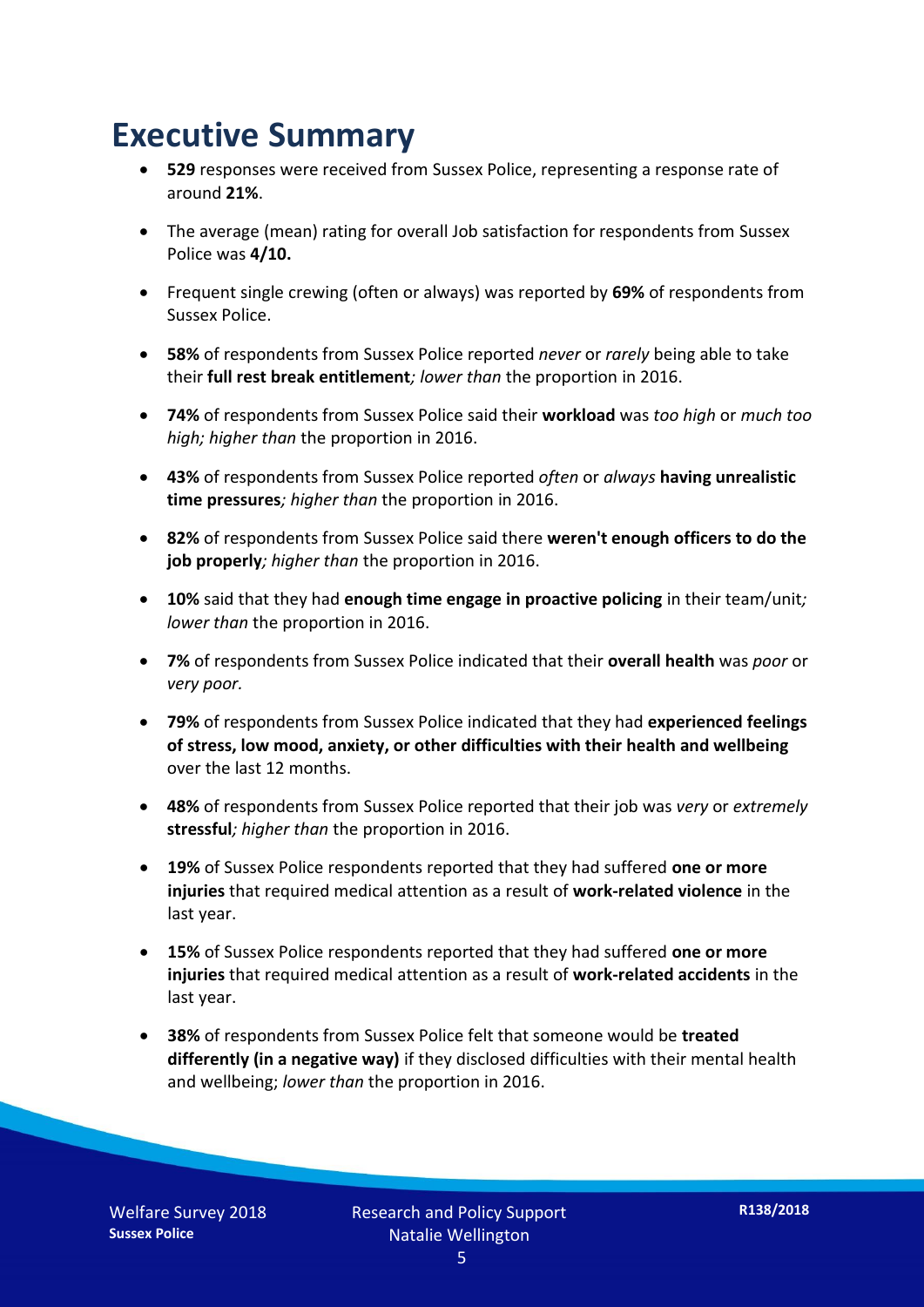# **1. WORKING ARRANGEMENTS**

#### **1.1. OVERALL JOB SATISFACTION**

Respondents were asked to rate their overall job satisfaction between 0 and 10, where 0 was 'not at all satisfied' and 10 was 'completely satisfied.'

The average (mean) rating for overall job satisfaction for respondents from Sussex Police was 4/10 (range 0-10), with 34% of respondents reporting an overall job satisfaction rating of 2 or less.

This can be compared to the National average of 4/10, and 32% of respondents reported an overall job satisfaction rating of 2 or less.

#### **1.2. SHIFTS**

1% of respondents from Sussex Police reported that their formal shift duration was more than the 8-10 hours advised by the Health and Safety Executive<sup>iii</sup> and the Police Negotiating Board,<sup>iv</sup> and 0% of respondents indicated a shift length of 12 hours or more.

7% of the national sample indicated that their formal shift duration was more than 8-10 hours, and 5% indicated a shift length of 12 hours or more.

#### **1.3. SINGLE CREWING**

Among respondents from Sussex Police, for whom this item was applicable, 69% reported being single crewed either *often* or *always* over the previous 12 month period. This can be compared with 75% of respondents from the national sample.

#### **1.4. BREAKS, REST DAYS AND ANNUAL LEAVE**

58% of respondents from Sussex Police reported *never* or *rarely being* able to take their full rest break entitlement, and 68% reported having had two or more rest days cancelled in the previous 12 month period. In addition, 23% of respondents from Sussex Police told us that they have not been able to take their full annual leave entitlement in the previous 12 month period.

Historical comparison for items relating to breaks, rest days and annual leave for **Sussex Police**, are provided in Table 1.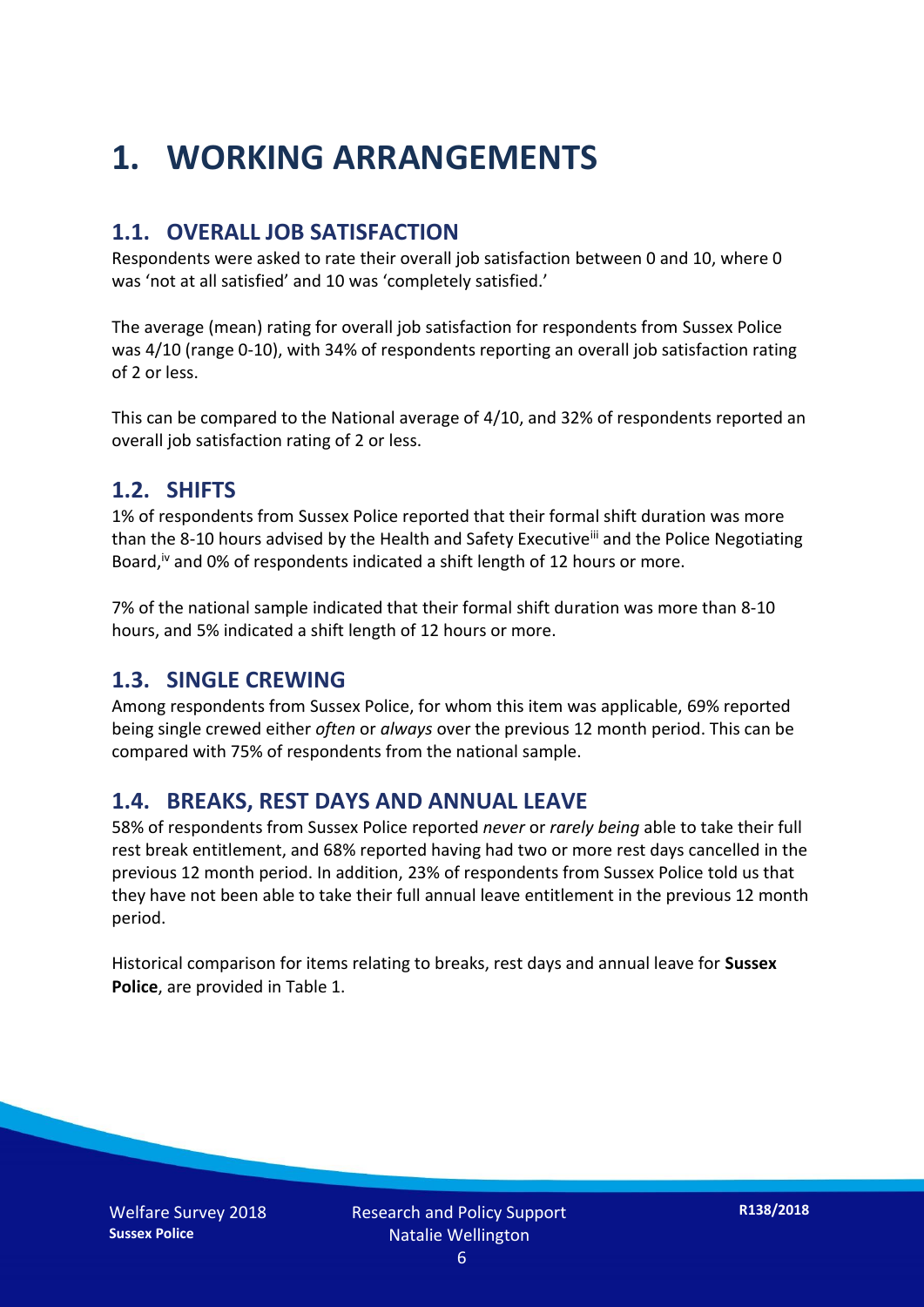| Table 1: Force level figures for breaks, rest days and<br>annual leave     | 2016 | 2018 |
|----------------------------------------------------------------------------|------|------|
| Reported being never or rarely able to take full rest<br>break entitlement | 63%  | 58%  |
| Reported having 2 or more rest days cancelled in the<br>previous 12 months | 74%  | 68%  |
| Reported being unable to take their full annual leave<br>entitlement       | 17%  | 23%  |

Historical comparisons for items relating to breaks, rest days and annual leave for the **police service as a whole**, are provided in the table below.

| Table 2: National figures for breaks, rest days and<br>annual leave        | 2016 | 2018 |
|----------------------------------------------------------------------------|------|------|
| Reported being never or rarely able to take full rest<br>break entitlement | 53%  | 52%  |
| Reported having 2 or more rest days cancelled in the<br>previous 12 months | 76%  | 67%  |
| Reported being unable to take their full annual leave<br>entitlement       | 33%  | 31%  |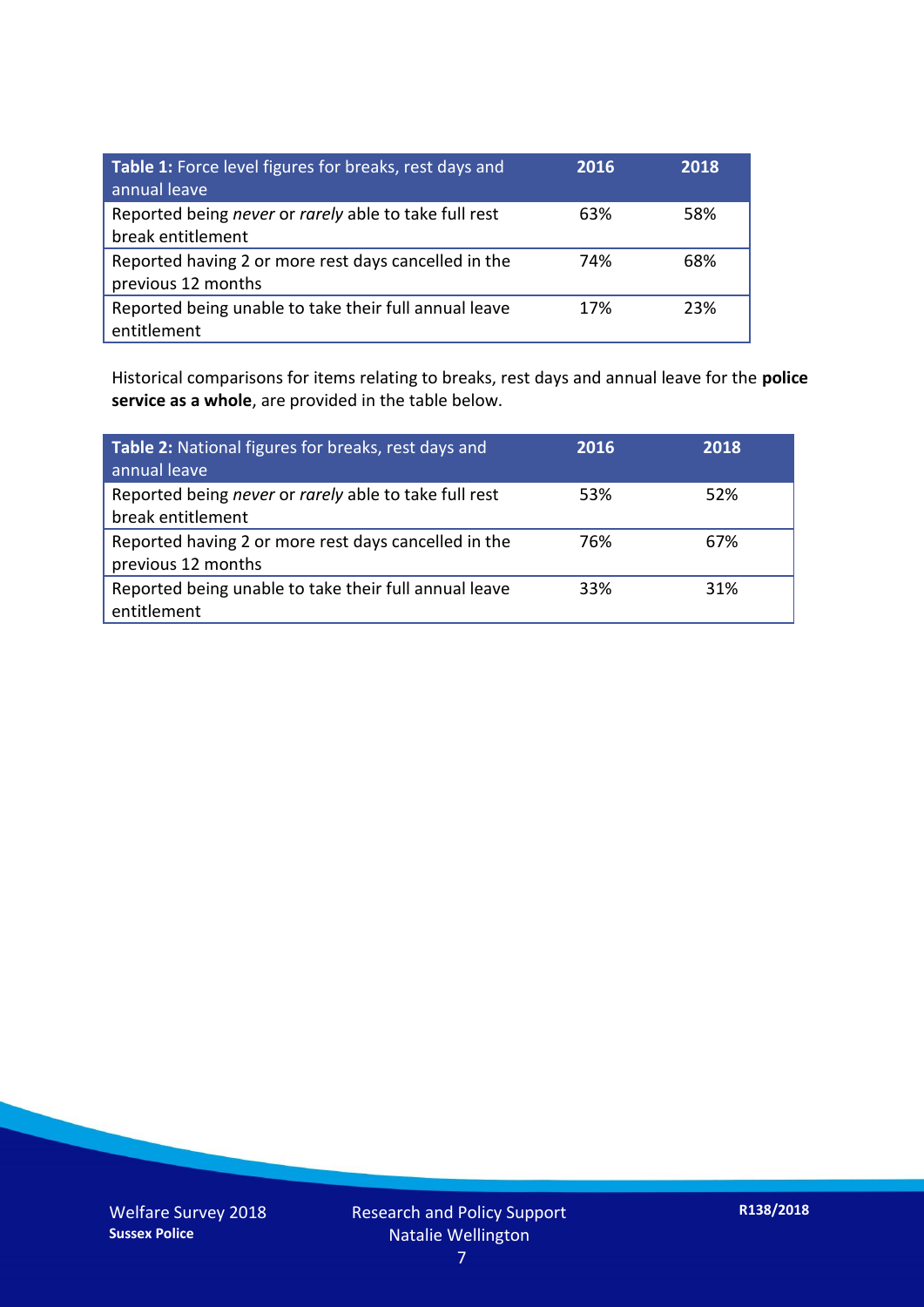# **2. DEMAND**

### **2.1. WORKLOAD**

74% of respondents from Sussex Police told us that their workload is currently *too high*, or *much too high* – *higher than* the proportion from the national sample (72%) and *higher than* the proportion reported by Sussex Police in the 2016 Demand, Capacity and Welfare Survey.

### **2.2. HSE MANAGEMENT STANDARDS**

The UK Health and Safety Executive published the Management Standards Indicator Tool (MSIT) to assist organisations in the assessment of workers exposure to dimensions of the psychosocial work environment that, if not properly managed, can lead to harm to health.<sup>v</sup> The 25-item version of the MSIT<sup>vi</sup> contains four items that measure job demands, which were included as part of the Demand, Capacity and Welfare Survey.

40% of respondents from Sussex Police told us that they *often* or *always* have unachievable deadlines, and 55% that they *often* or *always* have to neglect some tasks because they have too much to do.

Historical comparisons for the MSIT job demand items for **Sussex Police** are provided in the table below.

| Table 3: Force level figures for HSE MSIT job demands | 2016 | 2018 |
|-------------------------------------------------------|------|------|
| Often or always have unrealistic time pressures       | 34%  | 43%  |
| Often or always pressured to work long hours          | 26%  | 36%  |
| Often or always have to neglect some tasks because    | 44%  | 55%  |
| they have too much to do                              |      |      |
| Often or always have unachievable deadlines           | 27%  | 40%  |

Historical comparison for the MSIT job demand items for the **police service as a whole**, are provided in the table below.

| Table 4: National figures for HSE MSIT job demands | 2016 | 2018 |
|----------------------------------------------------|------|------|
| Often or always have unrealistic time pressures    | 35%  | 40%  |
| Often or always pressured to work long hours       | 26%  | 29%  |
| Often or always have to neglect some tasks because | 43%  | 54%  |
| they have too much to do                           |      |      |
| Often or always have unachievable deadlines        | 29%  | 38%  |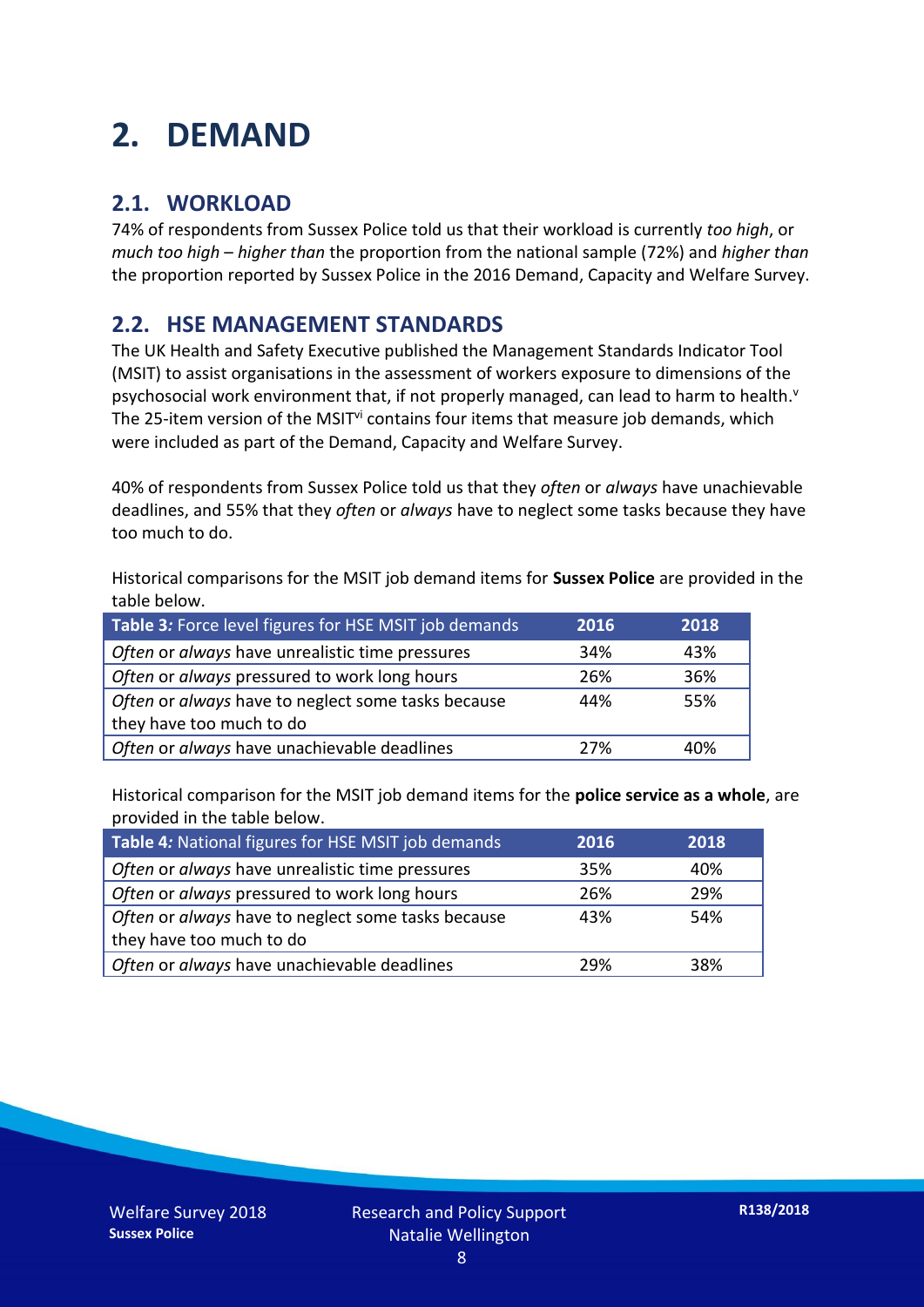### **2.3. AMOUNT AND PACE OF WORK**

73% of respondents from Sussex Police *disagreed* or *strongly disagreed* that they were able to meet all of the conflicting demands on their time, whilst 10% *agreed* or *strongly agreed* that they had enough time engage in proactive policing in their team/unit. The proportion of officers from Sussex Police reporting to have enough time to engage in proactive policing is *lower than* the proportion in 2016.

Across the police service as a whole, 74% of respondents *disagreed* or *strongly disagreed* that they were able to meet all of the conflicting demands on their time and 90% *disagreed* or *strongly disagreed* that there are enough officers to manage all the demands made on their team/unit.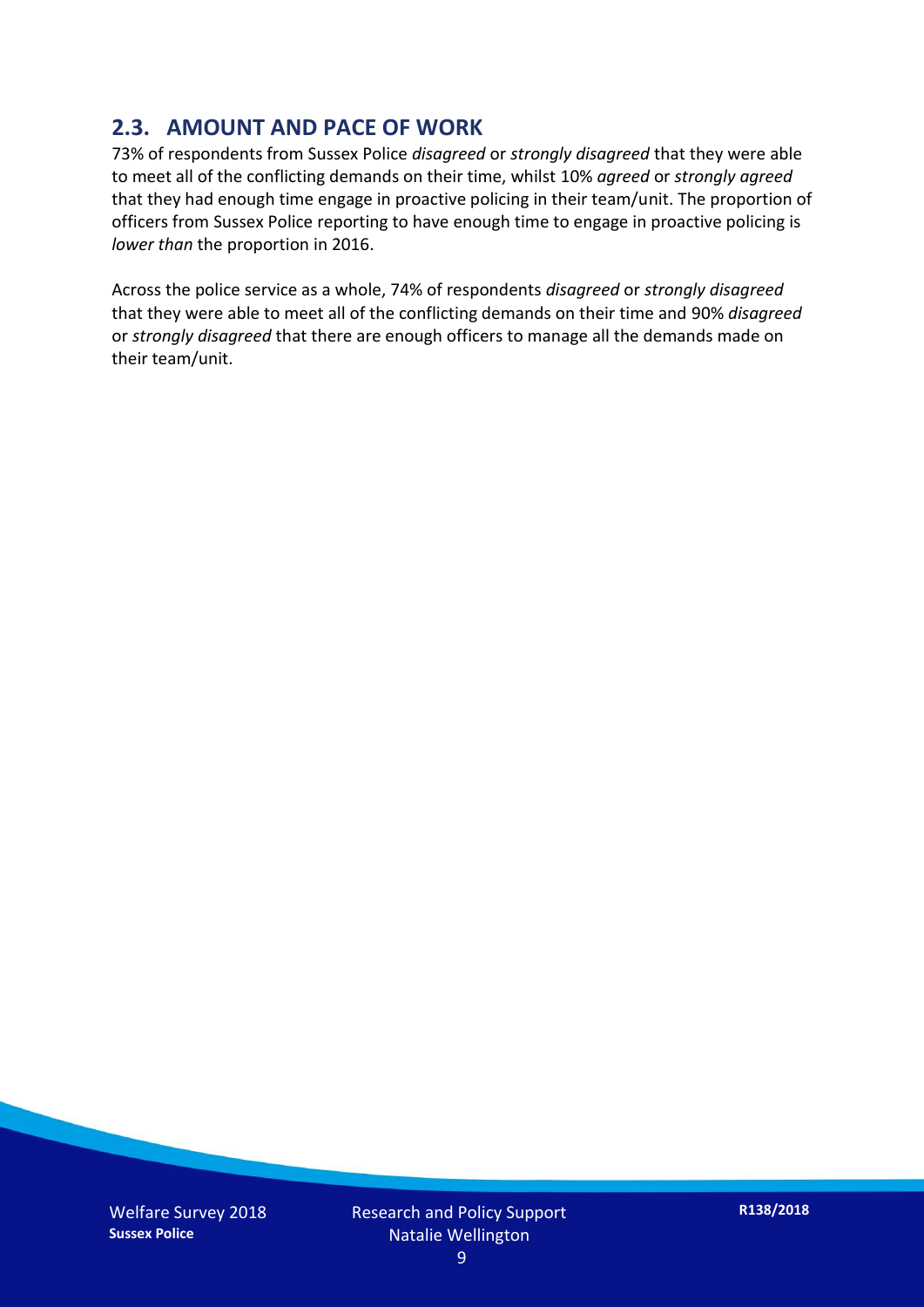# **3. CAPACITY**

### **3.1. MINIMUM OFFICER STAFFING**

83% of respondents from Sussex Police indicated that their team or unit had a minimum officer staffing level.

Among respondents whose team or unit had a minimum officer staffing level, 22% indicated that this level was *never* or *rarely* achieved. This can be compared to 2016 where 18% of respondents from Sussex Police indicated that the minimum officer staffing level was *never* or *rarely* achieved.

### **3.2. OFFICER STAFFING ARRANGEMENTS**

77% of respondents *disagreed* or *strongly disagreed* that the way officer staffing levels are determined in their team/unit seems to be effective; *higher than* the proportion reported in 2016.

Historical comparisons of two key items relating to capacity to deal with demand for **Sussex Police** are provided in the table below.

| Table 5: Force level figures for key items relating to capacity                                                     |                                                      |      |  |
|---------------------------------------------------------------------------------------------------------------------|------------------------------------------------------|------|--|
| <b>Statements</b>                                                                                                   | % of respondents who<br>disagreed with the statement |      |  |
|                                                                                                                     | 2016                                                 | 2018 |  |
| There are enough officers in my team/unit for me to do<br>my job properly                                           | 81%                                                  | 82%  |  |
| In my experience, we generally have enough officers to<br>manage all the demands being made on us as a<br>team/unit | 88%                                                  | 88%  |  |

Historical comparisons of the same items for the **police service as a whole** are provided in the table below.

| Table 6: National figures for key items relating to capacity                                                        |                                                      |      |  |  |
|---------------------------------------------------------------------------------------------------------------------|------------------------------------------------------|------|--|--|
| <b>Statements</b>                                                                                                   | % of respondents who<br>disagreed with the statement |      |  |  |
|                                                                                                                     | 2016                                                 | 2018 |  |  |
| There are enough officers in my team/unit for me to do<br>my job properly                                           | 78%                                                  | 83%  |  |  |
| In my experience, we generally have enough officers to<br>manage all the demands being made on us as a<br>team/unit | 85%                                                  | 90%  |  |  |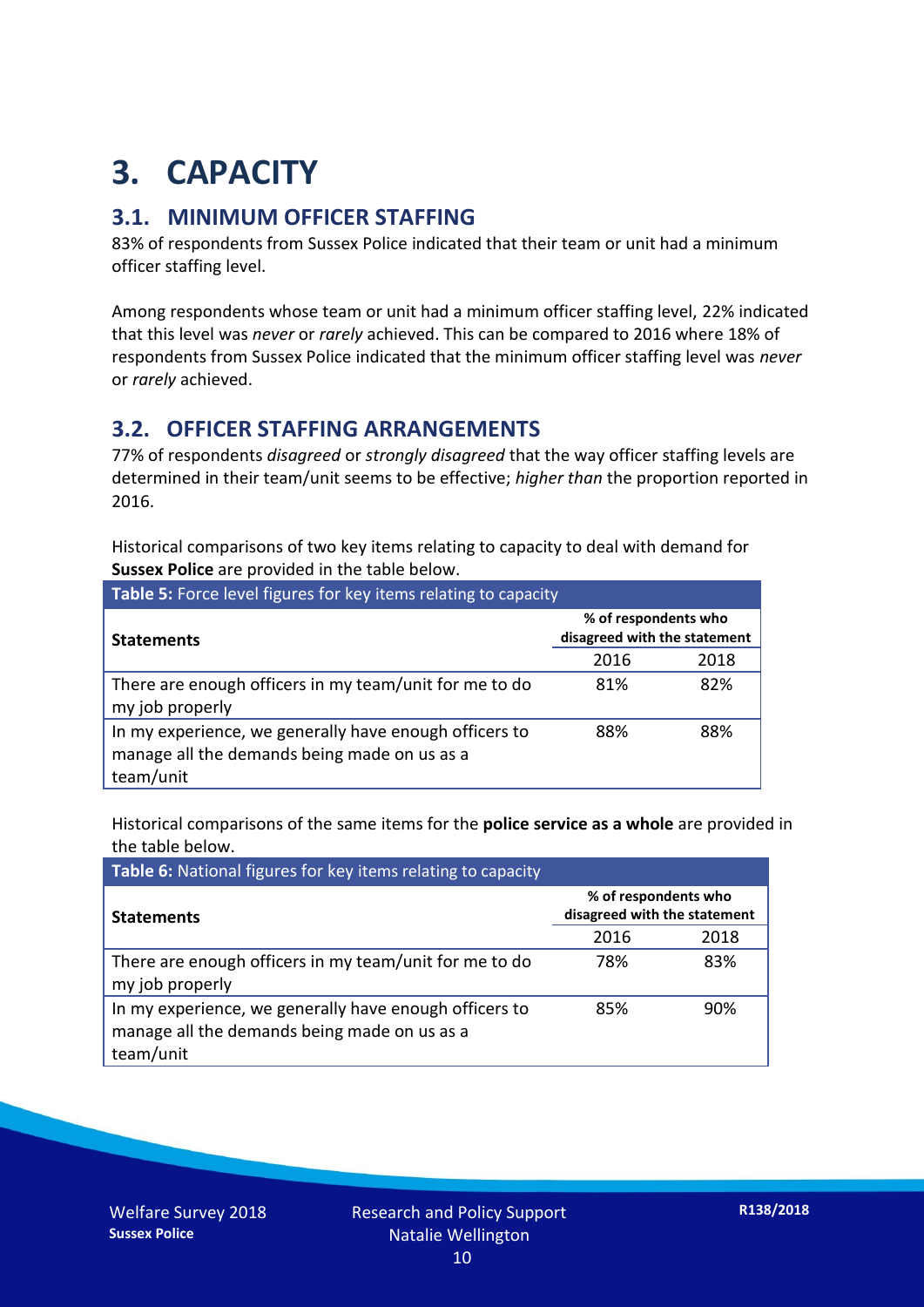# **4. HEALTH AND WELLBEING**

### **4.1. OVERALL LIFE SATISFACTION**

Respondents were asked to rate their overall life satisfaction between 0 and 10, where 0 was 'not at all satisfied' and 10 was 'completely satisfied.'

The average (mean) rating for overall life satisfaction for respondents from Sussex Police was 5/10 (range 0-10). 15% of respondents reported life satisfaction rating of 2 or less.

These results can be compared to the National average of 6/10, with 15% of respondents reporting an overall life satisfaction rating of 2 or less.

#### **4.2. OVERALL PHYSICAL HEALTH**

Participants were asked to rate their overal health on a scale from *very good* to *very poor*. An historical comparison for both national and local figures for this item are below.

| Table 7: Self-rated overall physical health |                       | 2016 | 2018 |
|---------------------------------------------|-----------------------|------|------|
|                                             | Very poor             | 2%   | 0%   |
| <b>Force level figures</b>                  | Poor                  | 8%   | 7%   |
|                                             | Neither good nor poor | 24%  | 17%  |
|                                             | Good                  | 55%  | 56%  |
|                                             | Very good             | 11%  | 21%  |
| <b>National figures</b>                     | Very poor             | 1%   | 1%   |
|                                             | Poor                  | 11%  | 6%   |
|                                             | Neither good nor poor | 23%  | 17%  |
|                                             | Good                  | 53%  | 54%  |
|                                             | Very good             | 13%  | 23%  |

#### **4.3. SINGLE ITEM INDICATOR OF STRESS**

Work related stress was measured using a single-item measure. 48% of respondents from Sussex Police presented with a non-diagnostic case of work-related stress.<sup>vii</sup>

This is *higher than* the proportion reported in the 2016 iteration of this survey and *higher than* the proportion reported in this year's national results.

Stress outside of work was assessed using an adaptation of the work-related stress measure. 10% of respondents from Sussex Police presented with a non-diagnostic case of stress outside of work.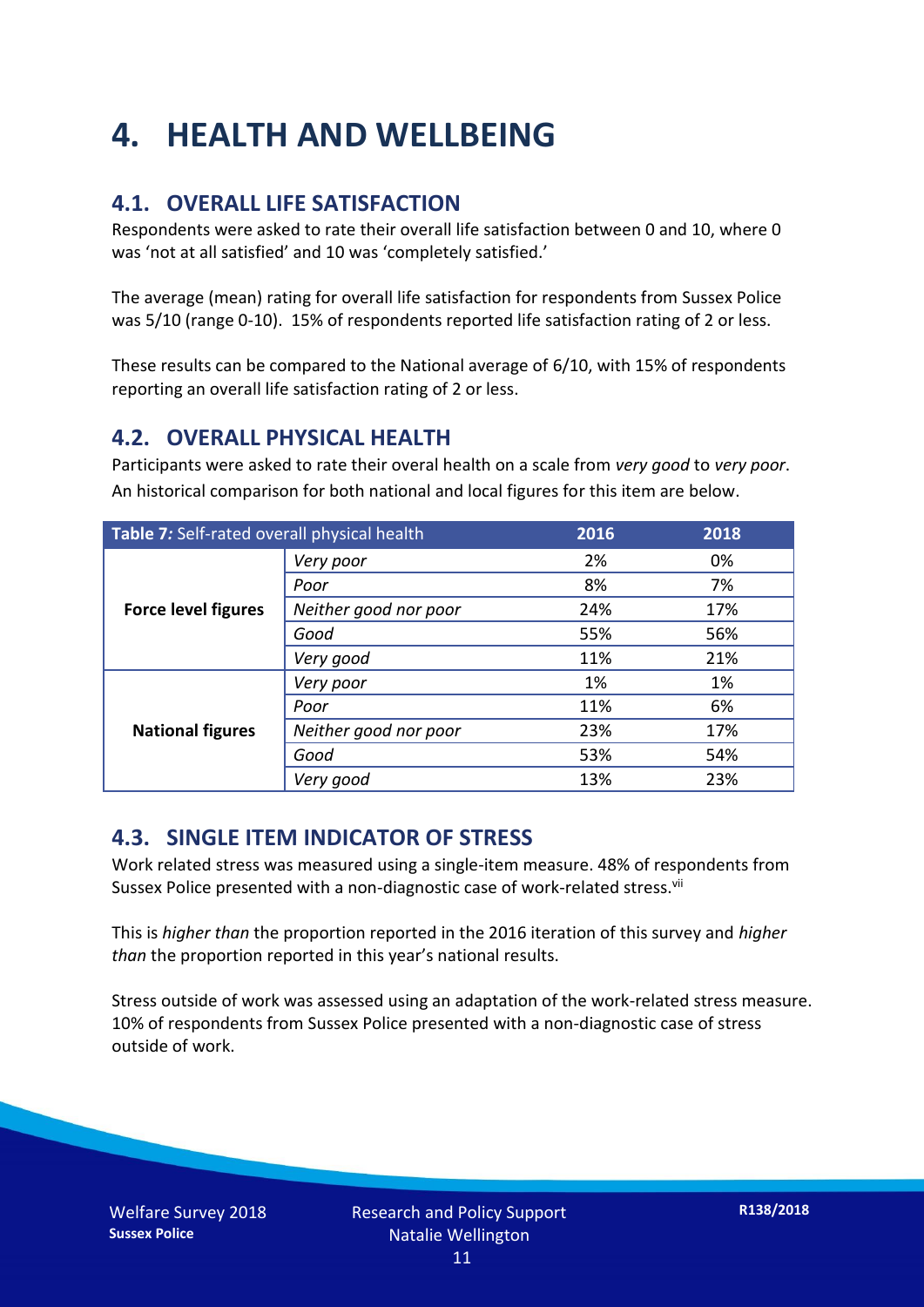### **4.4. SINGLE ITEM INDICATOR FOR MENTAL HEALTH**

A top-level broad overview of mental wellbeing was established using an item that asked respondents to indicate whether they had experienced feelings of stress, low mood, anxiety, or other difficulties with their health and wellbeing over the last 12 months.

79% of respondents from Sussex Police indicated that they had experienced feelings of stress, low mood, anxiety, or other difficulties with their health and wellbeing over the last 12 months; with 96% also indicating that these feelings were caused, or made worse by work.

#### **4.5. MENTAL WELLBEING**

Mental wellbeing can be broadly conceptualized as having two dimensions. The first concerns positive affect (i.e. pleasurable aspects of wellbeing such as feelings of optimism, cheerfulness, and relaxation). The second concerns psychological functioning (i.e. such as clear thinking, self-acceptance, personal development, competence, and autonomy).

To investigate mental wellbeing in more detail the two-dimensional structure of mental wellbeing described above was assessed using the short Warwick-Edinburgh Mental Wellbeing Scale (SWEMWBS). viii The scale asks individuals to rate their experience during the last two weeks for seven positively framed statements.

SWEMWBS findings for **Sussex Police** are presented in the table below alongside those for national sample for 2016 and 2018.

**Table 8**: % of respondents that reported experiencing the following positive aspects of wellbeing *rarely* or *none of the time* over the previous 2 weeks

| <b>SWEMWBS item</b>                           | <b>National figures</b> |      | <b>Force level figures</b> |      |
|-----------------------------------------------|-------------------------|------|----------------------------|------|
|                                               | 2016                    | 2018 | 2016                       | 2018 |
| I've been feeling optimistic about the future | 62%                     | 36%  | 67%                        | 39%  |
| I've been feeling useful                      | 28%                     | 25%  | 31%                        | 26%  |
| I've been feeling relaxed                     | 60%                     | 48%  | 63%                        | 59%  |
| I've been dealing with problems well          | 20%                     | 19%  | 19%                        | 20%  |
| I've been thinking clearly                    | 16%                     | 16%  | 17%                        | 18%  |
| I've been feeling close to other people       | 34%                     | 28%  | 30%                        | 29%  |
| I've been able to make up my own mind         | 13%                     | 10%  | 12%                        | 10%  |
| about things                                  |                         |      |                            |      |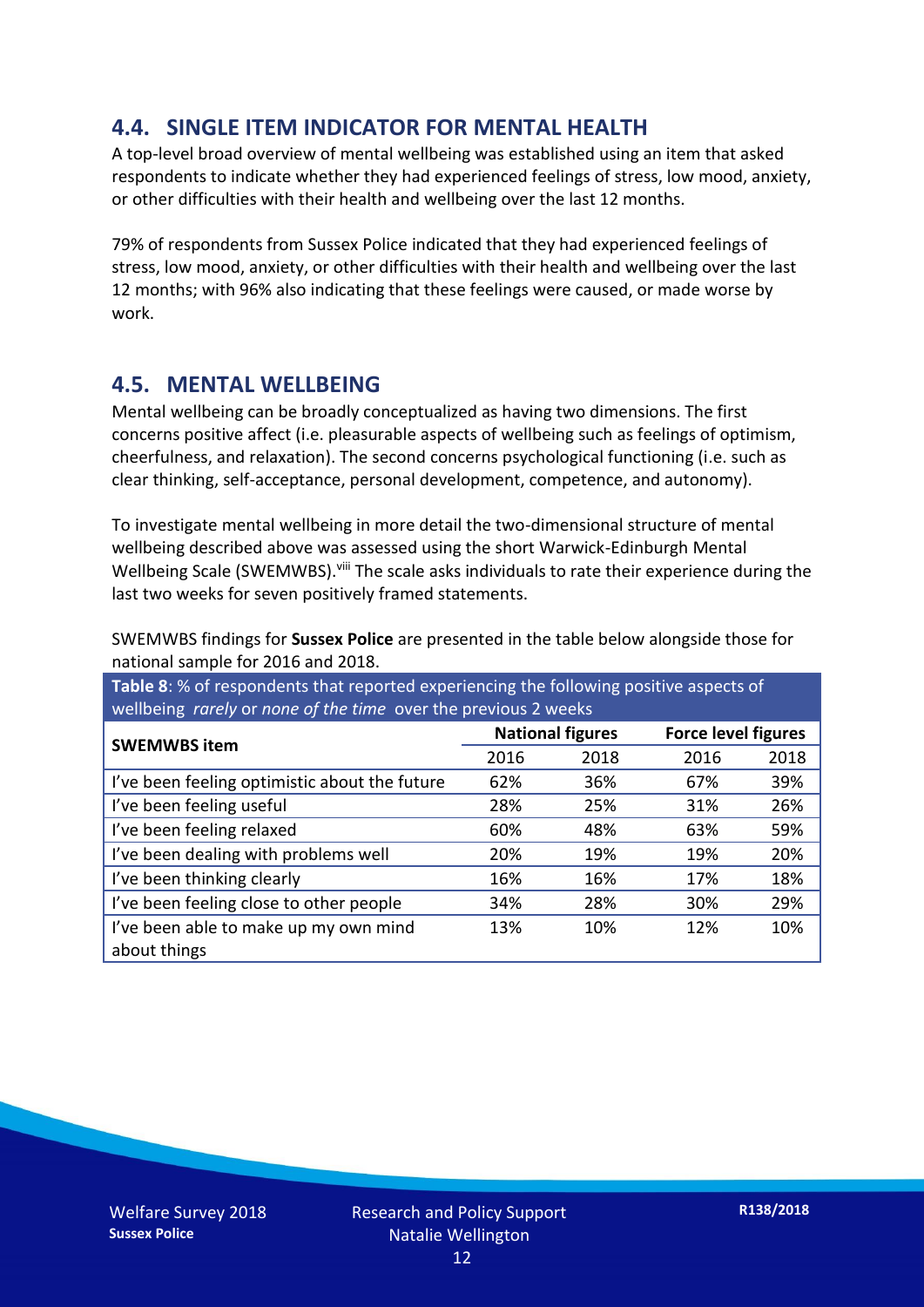#### **4.6. HELP SEEKING**

A question was applied to identify those who had ever **sought help** for feelings of stress, low mood, anxiety, or any other difficulties with mental health and wellbeing. Examples of sources of help were provided including GP, occupational health department, psychologist, therapist, and counsellor.

48% of responses from Sussex Police had previously sought help for feelings of stress, low mood, anxiety or other difficulties with their mental health and wellbeing, 52% of which had done so within the last 12 months.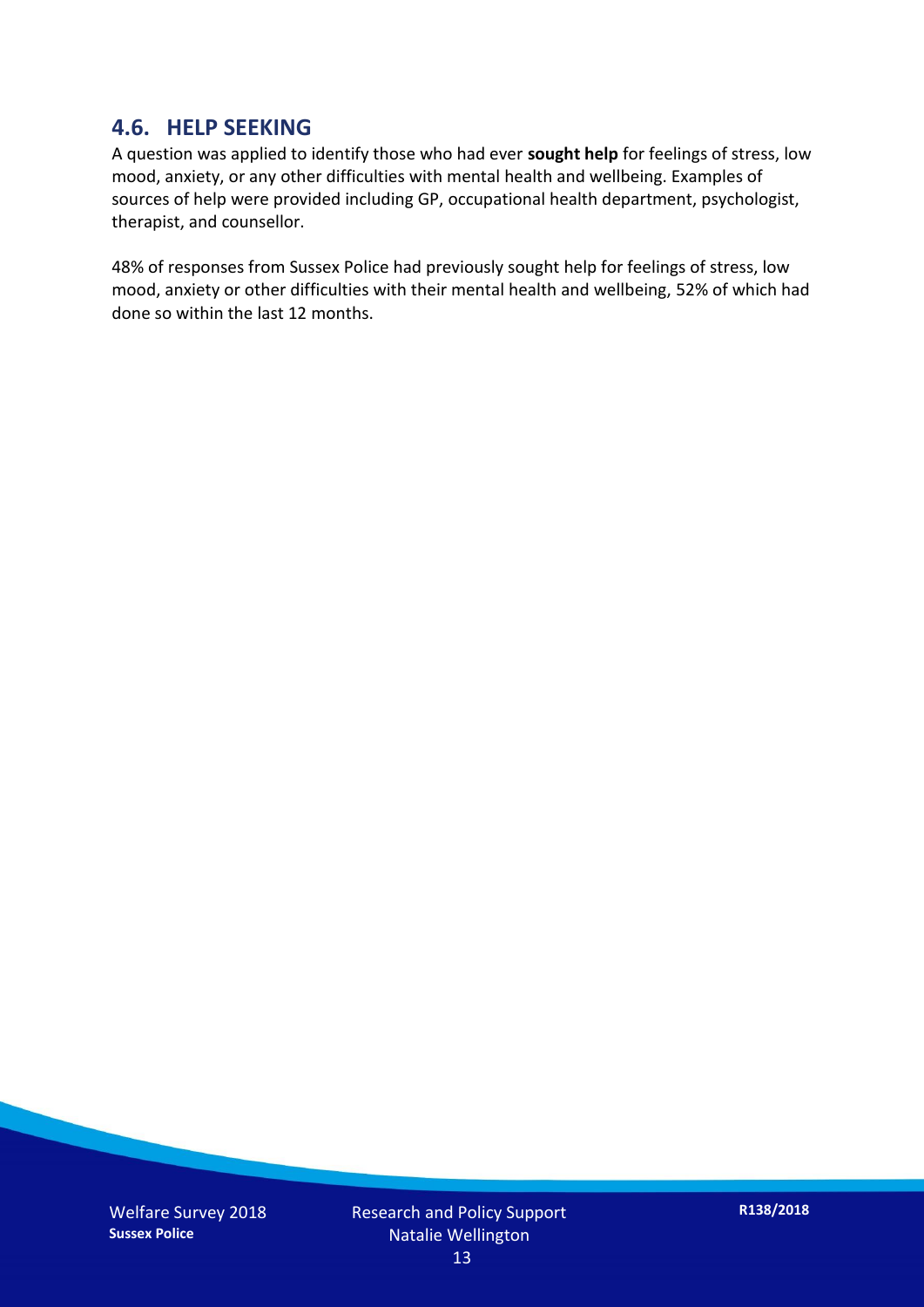# **5. ABSENCE BEHAVIOUR**

## **5.1. ABSENCE**

64% of respondents from Sussex Police reported one or more days of sickness absence and 36% of respondents indicated that at least one day of their sickness absence was attributable to stress, depression, or anxiety.

The national proportion of respondents who had taken one or more days of sickness absence was 56% and 32% of respondents indicated that at least one day of their sickness absence was attributable to stress, depression, or anxiety.

### **5.2. PRESENTEEISM AND LEAVEISM**

Presenteeism is the act of attending work while ill. This has been shown to be associated with subsequent health decline, particularly in relation to burnout,  $\alpha$  and can to lead to elevated absenteeism.<sup>x</sup> Moreover, evidence suggests that presenteeism can compound the effects of the initial illness and negatively influence job satisfaction, resulting in negative job attitudes and withdrawal from work.<sup>xi</sup>

Leaveism is a recently coined term to describe hidden sickness absence and work undertaken during rest periods, including using allocated time off such as annual leave entitlements to take time off when they are in fact unwell.

Findings for Sussex Police are presented in the graph below.





Welfare Survey 2018 **Sussex Police**

Research and Policy Support Natalie Wellington 14

**R138/2018**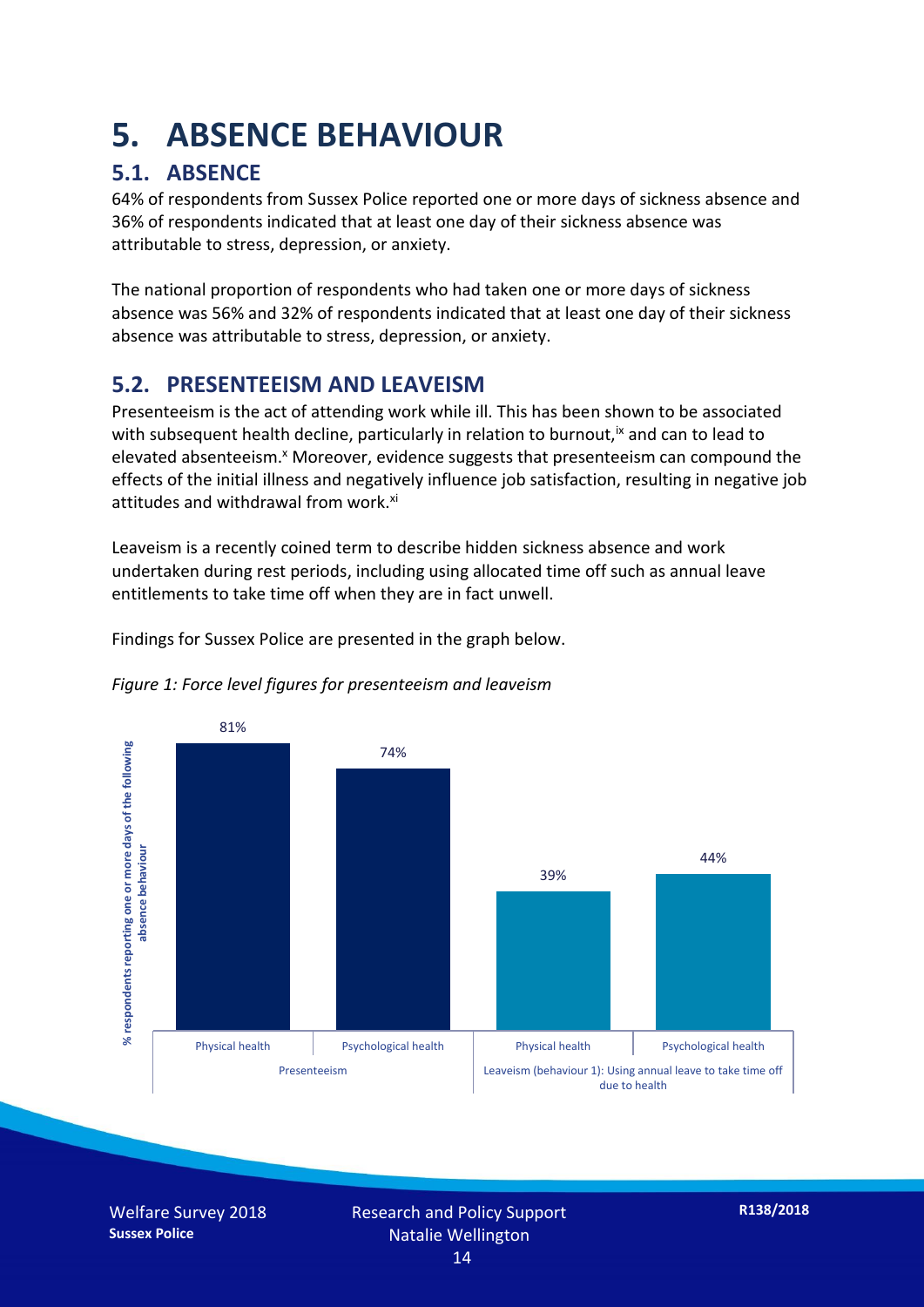# **6. Violence and physical injuries**

## **6.1. VIOLENCE**

Verbal and physical violence was assessed using four questions regarding how often officers received verbal insults, verbal threats, unarmed physical attacks, and attacks with a weapon from members of the public over the previous 12 months. Findings are presented in the table below.

**Table 9:** Force level figures for frequency of verbal and physical violence from members of the public

| Type of violent victimisation                      | % of respondents indicating frequency<br>of experience as at least once a week |      |  |
|----------------------------------------------------|--------------------------------------------------------------------------------|------|--|
|                                                    | 2016                                                                           | 2018 |  |
| Verbal insults (e.g., swearing, shouting, abuse)   | 39%                                                                            | 39%  |  |
| Verbal threats (e.g., threat of hitting, threat of | 23%                                                                            | 27%  |  |
| kicking)                                           |                                                                                |      |  |
| *Spitting assaults (i.e. being deliberately spat   |                                                                                | 4%   |  |
| upon)                                              |                                                                                |      |  |
| Unarmed physical attacks (e.g., struggling to      | 15%                                                                            | 17%  |  |
| get free, wrestling, hitting, kicking)             |                                                                                |      |  |
| Use of a deadly weapon (e.g., stick, bottle, axe,  | 1%                                                                             | 0%   |  |
| firearm)                                           |                                                                                |      |  |

\*Spitting assaults data was only available from 2018.

#### **6.2. INJURIES**

19% of Sussex Police respondents reported that they had suffered one or more injuries that required medical attention as a result of work-related **violence** in the last year – losing more than 385 days in sickness absence.

This is *higher than* the proportion reporting one or more injuries as a result of work-related **violence** than reported in the 2016 iteration of this survey and *lower than* the proportion compared to this year's national results.

15% of Sussex Police respondents also reported that they had suffered one or more injuries that required medical attention as a result of work-related **accidents** in the last year – losing more than 301 days in sickness absence.

This is *lower than* the proportion reporting one or more injuries as a result of work-related **accidents** in the 2016 iteration of this survey and *the same as* the proportion compared to this year's national results.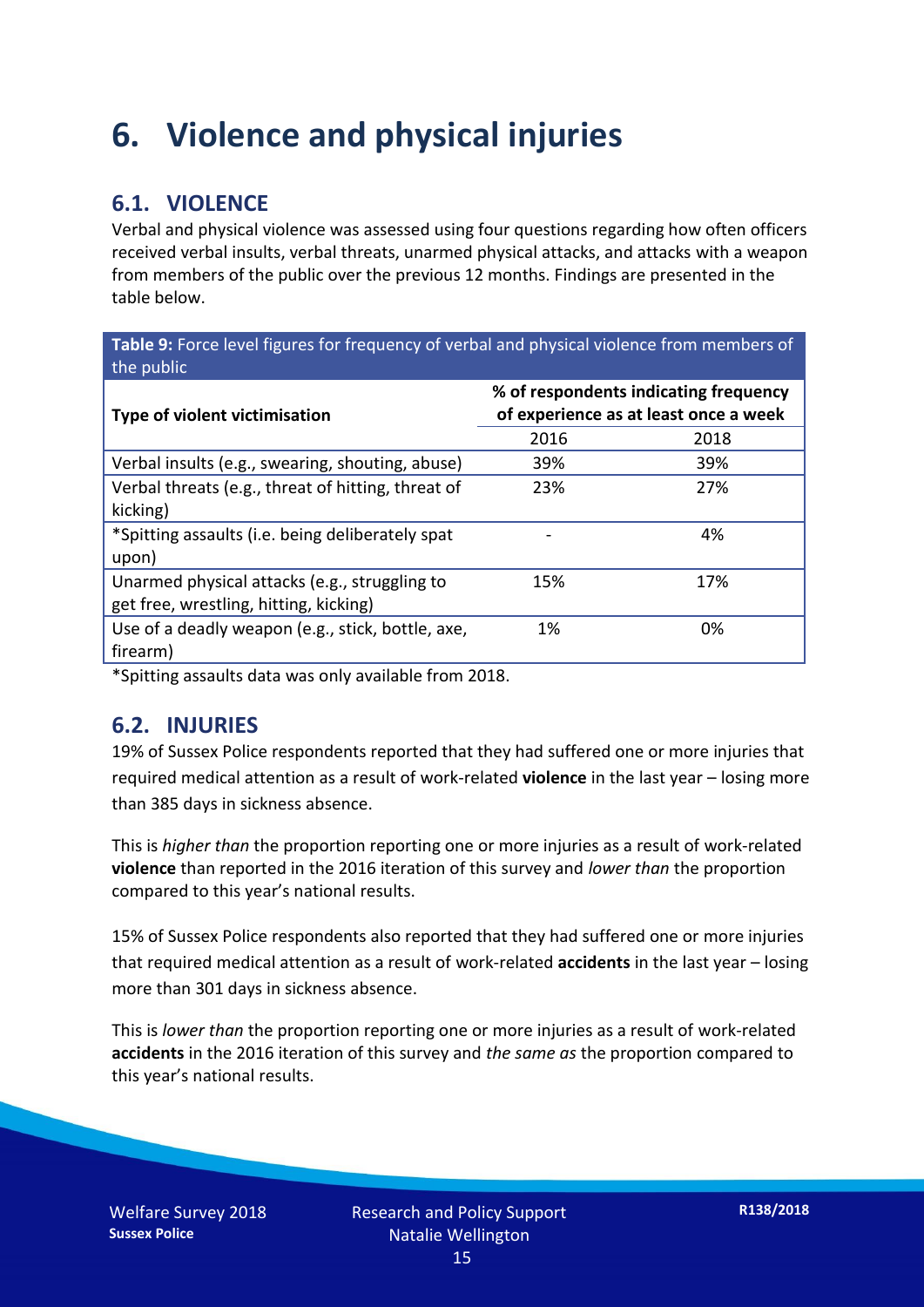# **7. ORGANISATIONAL SUPPORT: MENTAL HEALTH & WELLBEING**

Participants who indicated that they had sought help for difficulties with mental health and wellbeing were presented with additional questions concerning disclosure to a line manager.

### **7.1. DISCLOSURE**

74% of respondents from Sussex Police, for whom it was applicable, reported that they had disclosed seeking mental health and wellbeing support to their line managers. This can be compared with 75% from the same survey in 2016.

#### **7.2. REASONS FOR NON-DISCLOSURE**

Respondents who did not disclose to their line managers that they had sought mental health and wellbeing support, were asked to indicate why. Findings are presented in the table below.

| Table 10: Reasons for non-disclosure                        |                     |          |
|-------------------------------------------------------------|---------------------|----------|
|                                                             | % of total mentions |          |
| <b>Item</b>                                                 | Force level         | National |
|                                                             | figures             | figures  |
| I was worried that my other colleagues would find out       | 7%                  | 10%      |
| I thought it would negatively affect my opportunities for   | 15%                 | 11%      |
| promotion and/or specialising                               |                     |          |
| It wasn't affecting my work                                 | 5%                  | 7%       |
| I didn't want to be treated differently (in a negative way) | 16%                 | 13%      |
| I felt it was a personal matter                             | 19%                 | 20%      |
| I have had negative experiences of disclosing in the past   | 7%                  | 6%       |
| I thought it would have a negative impact on my career      | 12%                 | 10%      |
| There is a negative attitude in the police service towards  | 8%                  | 12%      |
| people who experience difficulties with their mental health |                     |          |
| and wellbeing                                               |                     |          |
| I did not think my line manager would treat me with         | 8%                  | 7%       |
| empathy                                                     |                     |          |
| For reasons other than those listed above                   | 3%                  | 4%       |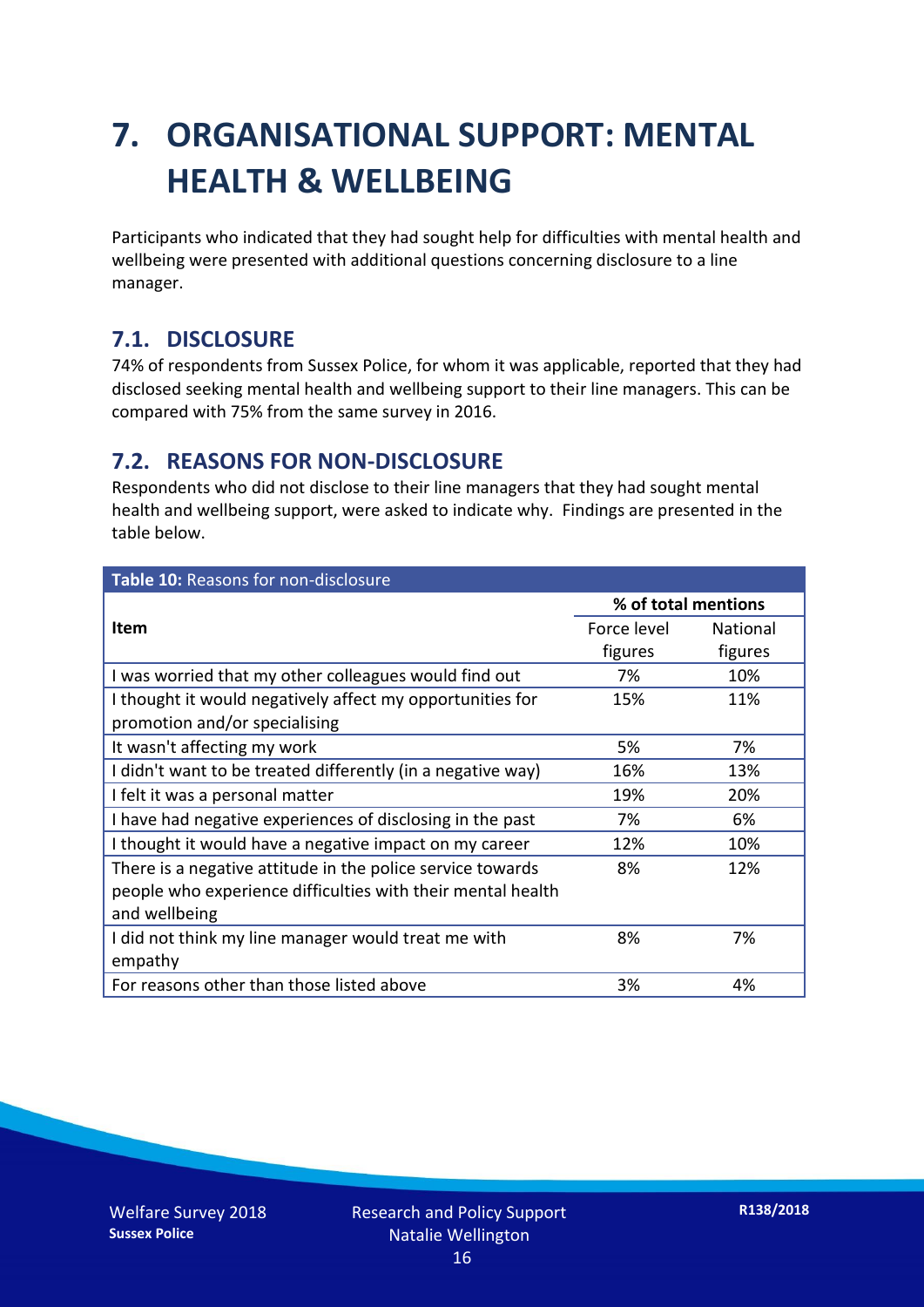### **7.3. ATTITUDES TO MENTAL HEALTH AND WELLBEING**

All respondents were asked about the attitude of the police service towards mental health and wellbeing.

Respondents were provided with a list of statements, and asked to indicate the extent to which they agreed or disagreed with the statement.

The table below shows the percentage of respondents who agreed with three key statements about the police services attitudes towards mental health and wellbeing for both Sussex Police, and the police service as a whole.

| Table 11: Attitudes to mental health and wellbeing |                                                    |                  |  |
|----------------------------------------------------|----------------------------------------------------|------------------|--|
| <b>Statements</b>                                  | % of respondents that agreed with<br>the statement |                  |  |
|                                                    | Force level figures                                | National figures |  |
| The police service encourages staff to talk openly | 52%                                                | 45%              |  |
| about mental health and wellbeing                  |                                                    |                  |  |
| Someone would be treated differently (in a         | 38%                                                | 37%              |  |
| negative way) if they disclosed difficulties with  |                                                    |                  |  |
| their mental health and wellbeing                  |                                                    |                  |  |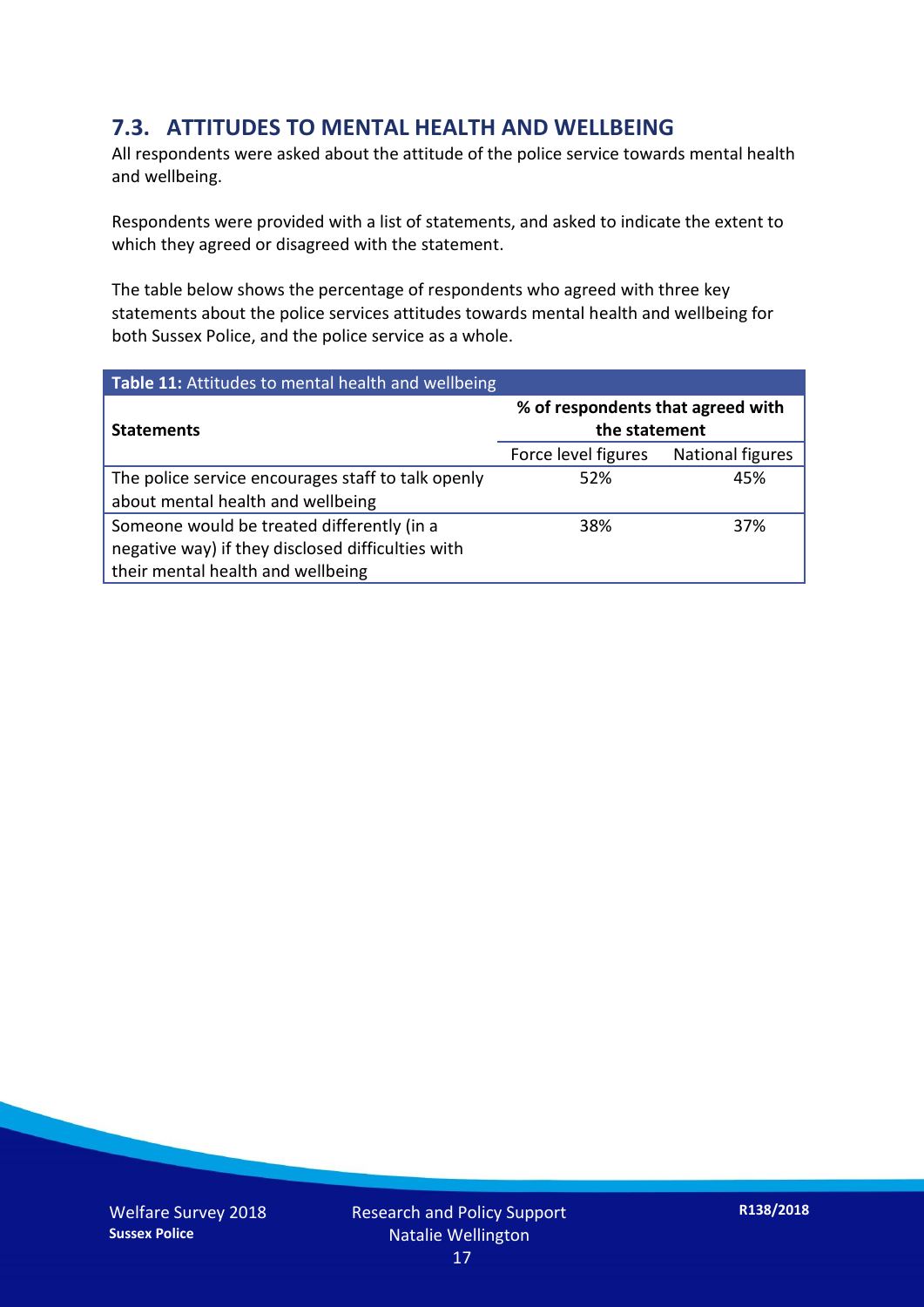# **8. Notes for JBBs**

Additional findings from the 2018 Demand, Capacity and Welfare survey are available on request from the Research and Policy department. Additional topics include, but are not limited to:

- Morale,
- Fatigue and sleep,
- Managerial mental health and wellbeing support,
- Organisational change, and
- Organisational justice.

The findings of the survey can also be broken down in more detail in terms of different demographic groups, such as rank, role or length of service. However please be aware that we can only go into a certain level of detail with this demographic data in order to preserve respondents' confidentiality.

JBBs wishing to obtain further information can contact [ResearchandDataCollection@polfed.org](mailto:ResearchandDataCollection@polfed.org) to discuss their requirements.

The Research and Policy Department only has one member of staff responsible for these data requests; please bear this in mind in terms of turnaround times and the amount of data you request when contacting the team.

All other interested parties should speak to their local JBB in the first instance.